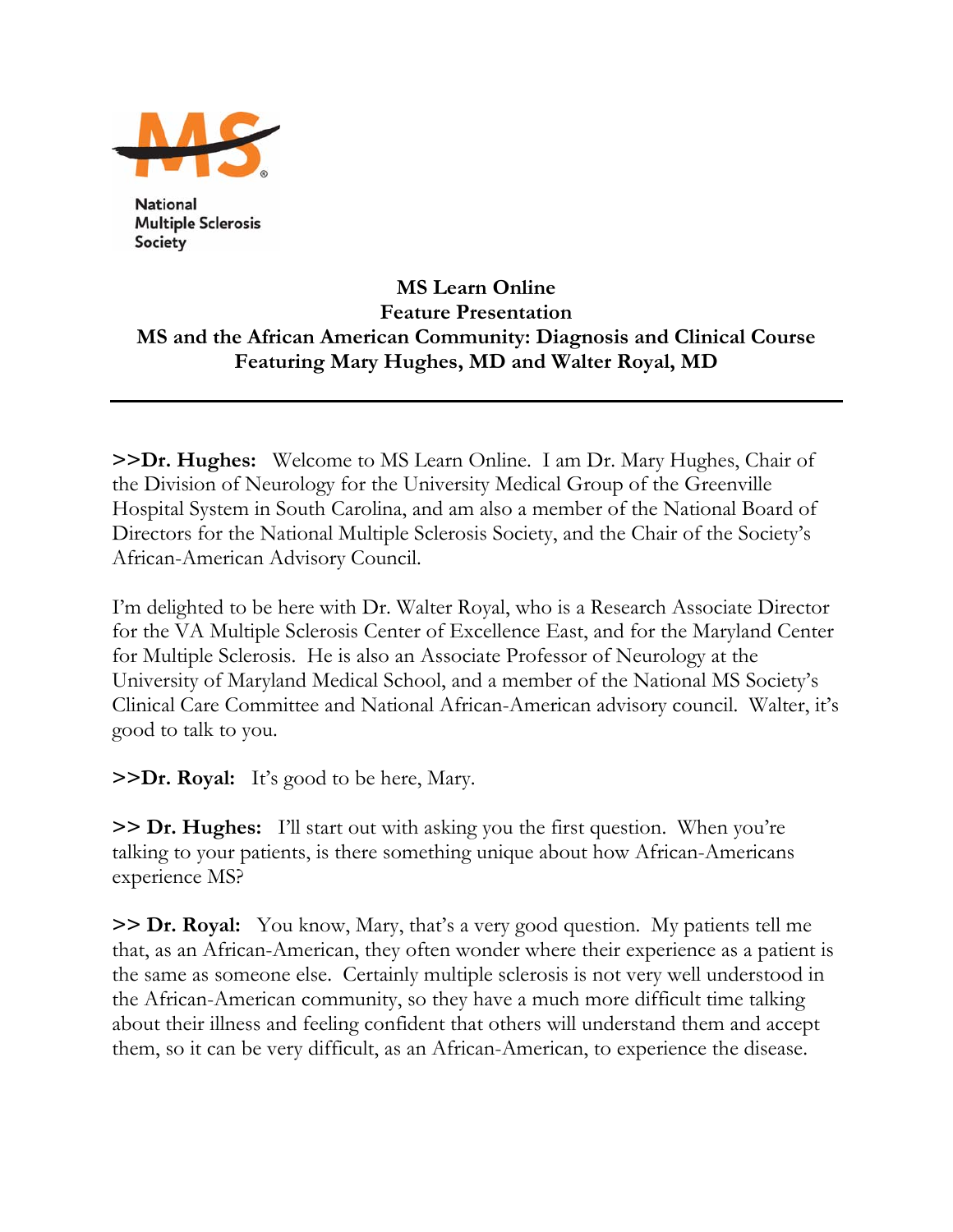**>>Dr. Royal:** So, Mary, have any of your patients ever discussed any frustrating diagnostic experiences with you?

**>> Dr. Hughes:** You know, I think we need to address that whether they raise it or not. Getting a diagnosis of MS is difficult in the best of circumstances, and not uncommonly, many of our African-American patients have not had the best circumstances. The misdiagnosis, the frustration with being told that what they were experiencing was quote-unquote "all in their head". How do you address that with your patients?

**>> Dr. Royal:** Well, one thing we talked about is the issue of trust. Very often, patients, especially if their physician is not African-American as well, there can be an issue of trust. Patients may have a difficult time being open with their physician, and actually, I hear patients say to me that very often, they are not sure that their non-African American physician appropriately interprets what they say, and there seems to be issues with communication.

**>> Dr. Hughes:** You know, the analogy I use with my patients is that if I take my car to a mechanic, and it keeps squeaking, I may go back once, but I'm not going two or three years back to that same mechanic, and I think one of the things that we really need to encourage our patients is to feel proactive, and that they're much more important than their car, and that if they don't have that good relationship, that they need to establish that with a physician, and that's not only a primary care physician, but their neurologist.

**>> Dr. Royal:** So, what do you think that physicians can do so that the experience is better for patients, for their African-American patients?

**>> Dr. Hughes:** Well, it's changing. Even in medical school, we're starting to teach medical students about the cultural differences. I don't know about you, but I certainly know I didn't get that when I was in medical school. But even when we talked about communication, eye-to-eye contact. One of my best examples was that I've heard was that you can only bring one person in the room, but as you know, we tend to come with our families, so until Grandma has signed off on the decision, a lot of times we're really not going to get through the conversation, and that we really need to be open to having multiple family members in the room, and extended family is so important to us when we're talking about understanding disease process and how we approach it.

**>> Dr. Hughes:** When patients ask you how are they going to do, is there anything unique to the conversations you have with your African-American patients?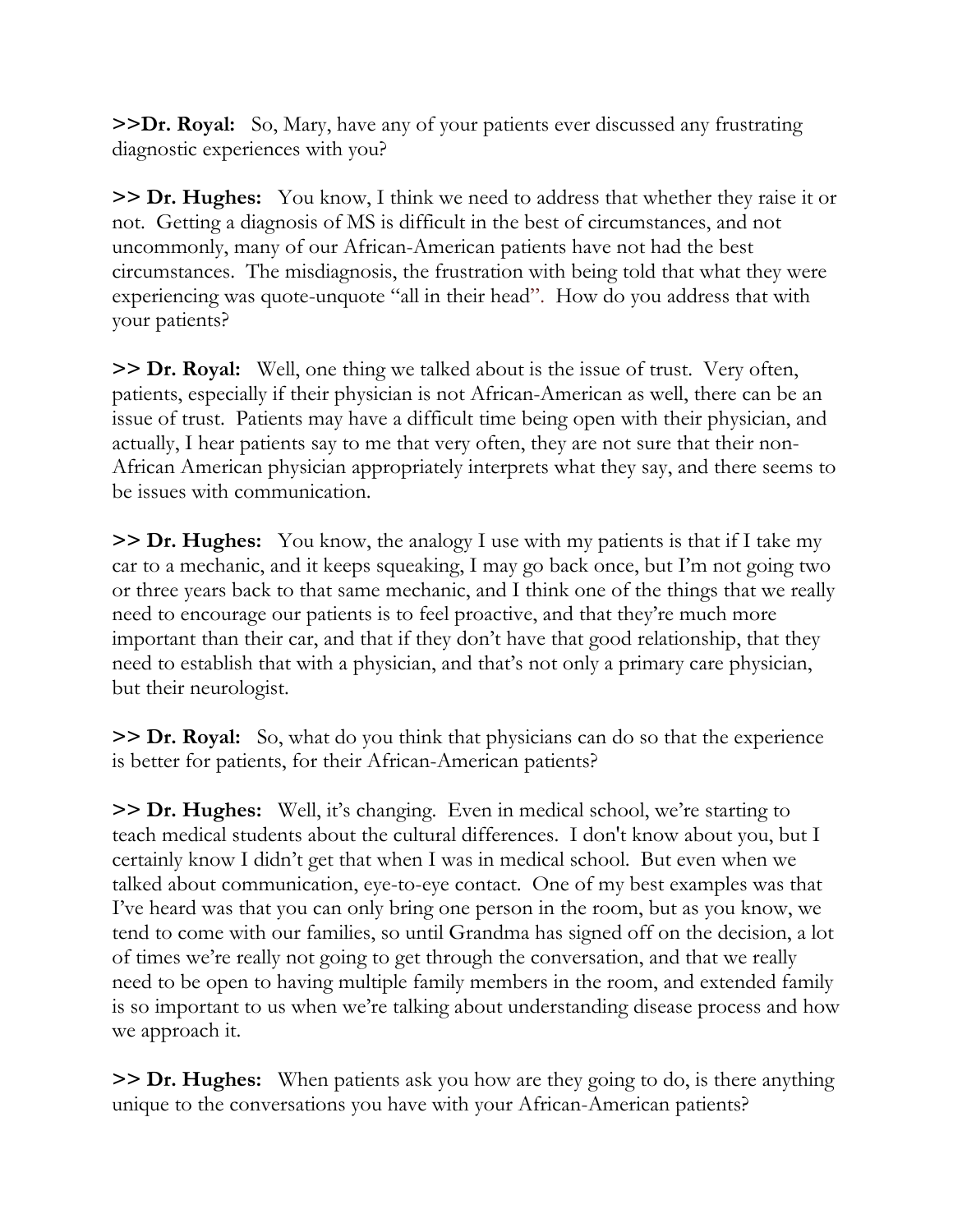**>> Dr. Royal:** That's a very good question. As you know, Mary, the information that we have so far strongly suggests that the clinical course for an African-American patient with MS is likely to be more progressive than what it would be for their white counterpart, and that over a given period of time, that they're more likely to develop more severe disability.

**>> Dr. Hughes:** So, there is something unique to experiencing MS, everything from the literature that suggests that MS may be more aggressive in people who are African-American, that they may have more frequent relapses, that they may not recover from relapses as well as their Caucasian counterparts. There's the literature that suggests that their response to treatment may not be the same. Do you take any of that information into account when you're choosing an initial treatment for someone?

**>> Dr. Royal:** In general, with initiating treatment in a patient, it doesn't really affect my choice very much. However, there are reports that some disease modifying therapies may be better than others for an African-American patient, and I certainly keep that in mind. What I discuss with the patient is, are those types of concerns, however, and try to make the patient understand that it's important for them to be vigilant in being aware of their symptoms and discussing them with me.

**>> Dr. Hughes:** I certainly agree with you. I think that's important. We're talking about the role they have to play in making sure they stay very active with learning about the disease process. They be very practical in their conversations with physicians, and, as you well know, there is a lot of literature suggesting that African-Americans aren't as comfortable with talking to their physicians, and don't always feel that their physicians understand them, and it is that in a disease as complex as MS, we really need to work towards encouraging people to feel that they have the right, and the need to be able to express themselves and make sure they can get their questions answered.

**>> Dr. Royal:** That's right. So, that can be reflected in the fact that patients may be even more uncomfortable with revealing their diagnosis than, let's say, someone from another racial group, or just the idea of illness in the black community is--

**>> Dr. Hughes:** Do you think there's a stigma to MS in the African-American community?

**>> Dr. Royal:** I would certainly expect that to be the case. I think that sickness, in general, is something that is- - may not be as accepted in the same way, as in other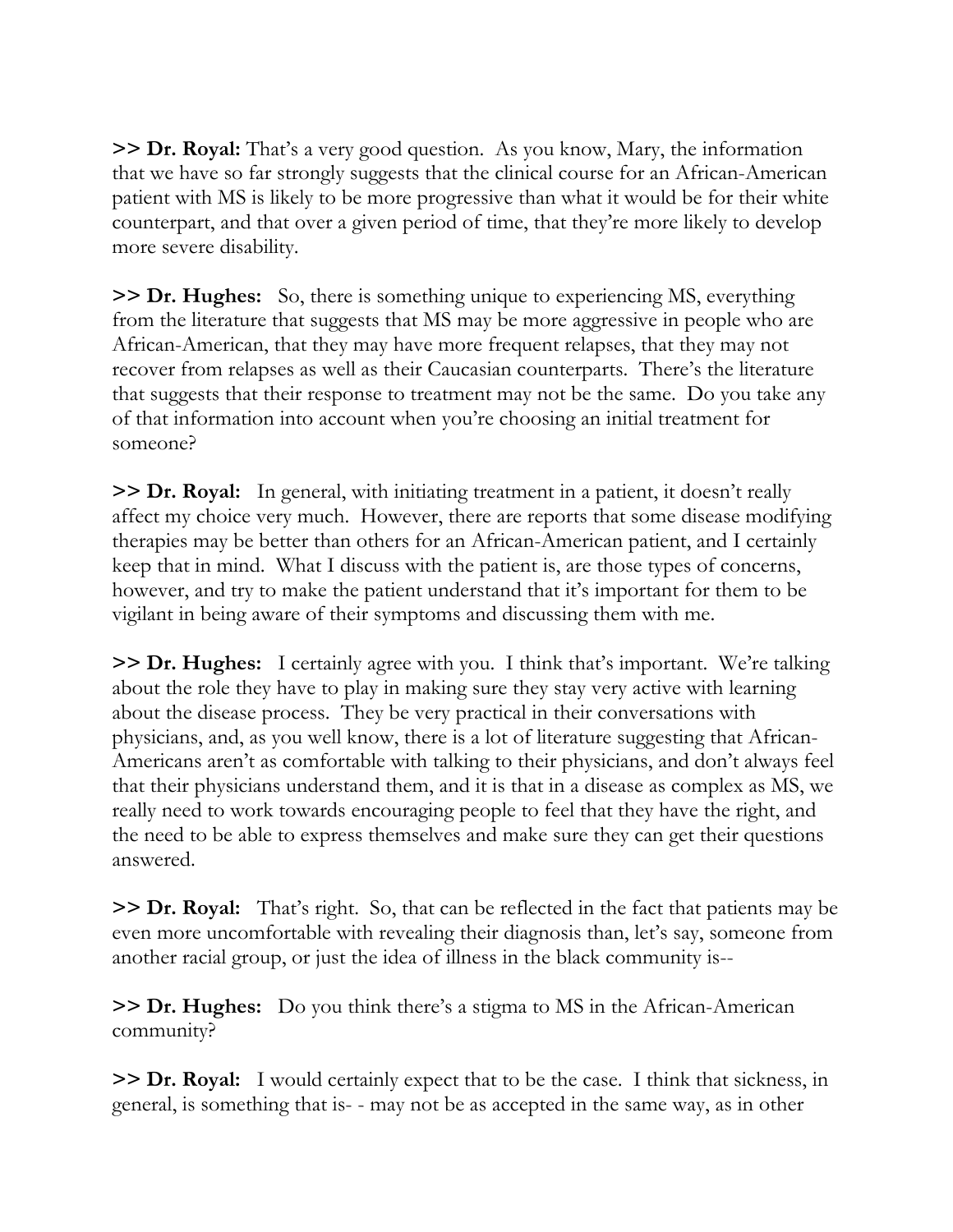communities. Granted, that's not that there are not the support mechanisms available to patients with illness, but it's handled in a different way. African-American patients tend to be less willing to discuss their problems with others who are not close to them, and I think that that reflects a tendency for there to be less acceptance of certain manifestations of illness within the African-American community.

**>> Dr. Hughes:** When you said that, it brought to mind that-- I've sure you've seen that when we go to different patient education programs, that we're less likely to see African-Americans in the audience, although I would argue that the information is just as important if not more important for us to learn, and we're just-- it's not part of our culture to go out into public on these-- to support groups or to patient information, and I certainly encouraged my patients to consider that, and to go with their families, so that everyone can understand what's going on.

**>> Dr. Royal:** And I would certainly agree with that. That being the case, I'm sure you've also noticed that there is a tendency for there to appear African-American support groups, which raises the issue that there are different approaches that one can see taken with those support groups that you may not see in others.

**>> Dr. Hughes:** There better be food served. And we're more comfortable having support groups meeting in church settings and-- those are generalizations, but there are differences in how many of the African-American support groups have developed themselves.

**>> Dr. Royal:** And, of course, the African-American patient feels more open about discussing their experience and sharing information that they may feel is more relevant to their situation in those sorts of environments.

**>> Dr. Hughes**: I think one of the challenges is that, we're less likely to know somebody else who has MS, and so then you're dealing with, "What on earth are you talking about, is it contagious?" A lot of the myths of, well, what is MS, are you one of Jerry's kids now, and so the people around you, not that they don't mean to help, but if they don't understand the disease and are not really aware of it, but I think that's changing with the-- Montel Williams and Walter Williams coming forward and really talking about their diagnosis. That's been very helpful.

**>> Dr. Royal:** Yes. It is important to get the information out to make people aware that they're not alone in this, in their struggle with their disease, and that there is support and help and there's hope.

**>> Dr. Hughes:** And great examples of people who have done well.